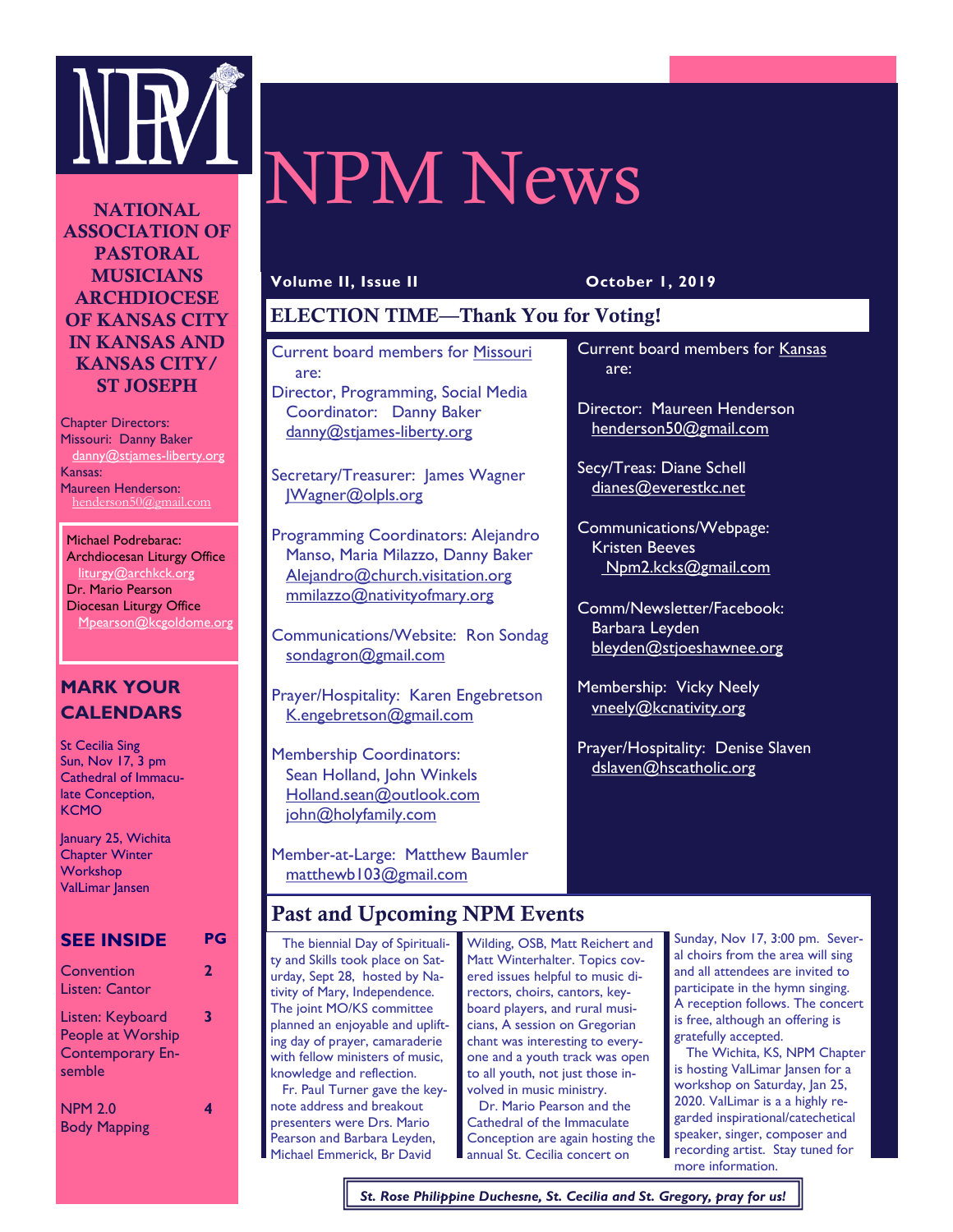#### **Page 2 NPM News**



We don't learn from talking; we learn from listening. **Quotes** Empire.com

 The Kansas NPM FB is "National Assoc of Pastoral Musicians Archdiocese of KC in KS."

> Missouri is "NPM Kansas City/St. Joseph MO Chapter."

### NPM CONVENTION 2019 IN RALEIGH

*(Ed. Note: Several local NPM members attended the 2019 Convention. Here are highlights from two of the members.*

(1) Highlights from Kristen Beeves: The NPM Convention in Raleigh, NC was a wonderful event, filled with prayerful services, performances, plenum speeches, and inspiring breakout sessions, which gave me resources and ideas which will help me strengthen the music ministry at my parish. This year's convention theme, "That You May Be Healed," was portrayed throughout the convention. A "Service of Healing and Anointing" combined a beautiful anointing of the sick service with a story told by Fr. Michael Joncas, describing how he was strengthened by the anointing of the sick when he was experiencing a debilitating illness. A plenum speech was given by Marie Monville, which was a testimony about how she received healing amidst a tragedy by keeping her faith in God. A "Night of Worship and Healing" was a beautiful worship service, led by Matt Maher, with the presence of Christ in the Blessed Sacrament.

 The convention offered numerous resourceful breakout sessions, two of which gave me some inspiring ideas. "Nurturing the Young Musician," with presenter Katie Houts from Choristers Guild, gave me some fun creative ideas to incorporate spiritual formation, music reading, and singing in my children's choir rehearsals. The resources she presented were: "All Hands In: Volume 2," by Brian Hehn and Mark Burrows, and "Again, I Say Rejoice!" by Mark Burrows. "Teaching Sight Reading in Seven Minutes a Day," with presenter Jennifer Kerr Breedlove-Budziak, demonstrated a strategy to teach choir members to sight read with limited rehearsal time, using the Curwen hand signs.

 Another great opportunity the convention offered are resource showcases, where convention attendees gather to sing through new music from major music publishers. Packets of octavo samples are given to all who attend. If you have the chance to attend an NPM convention, it is a worthwhile experience!

*(Ed. Note) (2)* Highlights for Barbara Leyden include two fabulous concerts—the nationally-known Raleigh Ringers and the University of the Incarnate Word Cardinal Singers from San Antonio, Texas, performed completely different but highly entertaining, expressive, engaging and moving programs. The choral concert featured gorgeous *a capella* Spanish works written from the 1500's to the 1970's. "Who'll Be a Witness: The Healing Power of the Spiritual" was a combination of spoken sections interspersed with either choral or solo sung prayer. One evening we experienced Choral Evensong in the Episcopalian tradition that is used in Catholic worship. Finally, an interesting short workshop introduced us to Body Mapping, a process of learning about, being more aware of, and re-imagining our body joints and their function. Page 4 of this newsletter explains more.

# Cantor Corner—Listen to Your Assembly Choir



How is your assembly singing? The cantor or song-leader is never to replace the sung prayer of the assembly in the pews, i.e., the "big choir," but rather assist, lead and enliven everyone. Do you listen to your fellow worshipers? Are they singing prayerfully, with ease and enjoyment? Why or why not? Evaluating the success of the worship of your assembly is an important part of music ministry. After singing the refrain of the responsorial psalm, do you allow the assembly to sing back to you without you singing in the microphone? The skilled cantor assists the people with the first repeat if needed, listens, and gradually quiets or stops singing the assembly's part if they are singing it with ease. As a cantor, if you are not prepared to proclaim the psalm and lead the hymns and acclamations prayerfully with ease and focus on prayer, you might not be able to listen to your assembly at the same time you sing. The cantor ministry requires much vocal, musical and spiritual preparation. Although a beautiful voice is pleasing to the ear, having the psalmist think only of their technique or what word or pitch comes next will not have the desired effect of inspiring the assembly to pray. All three areas of preparation are essential, especially the oft-neglected spiritual area. Next liturgy—listen to your assembly choir!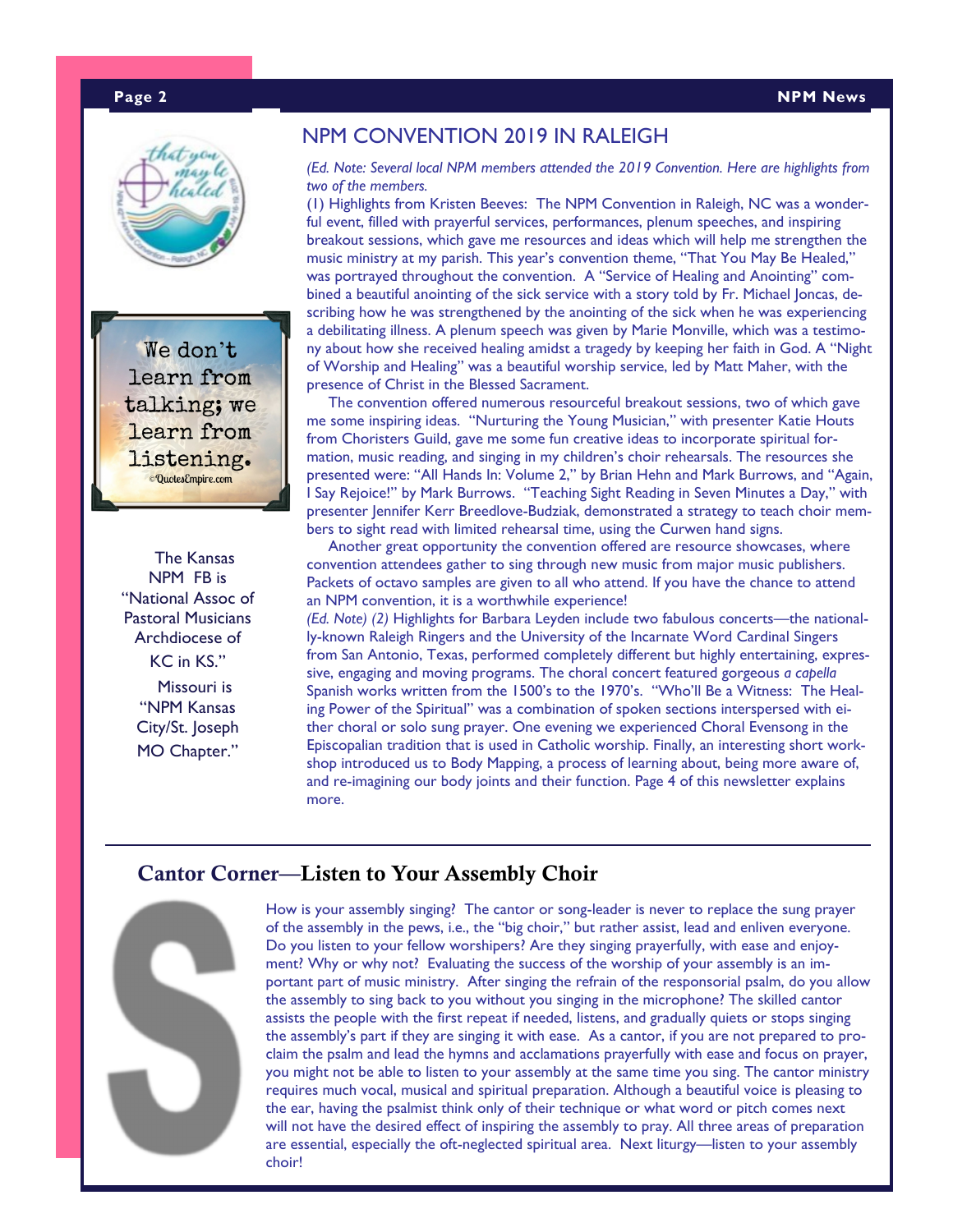# Listen at the Keyboard

 Nothing brings joy to an organist/pianist like the sound of the assembly singing with gusto during liturgy. Hopefully many of our readers are uplifted by the sung prayer at every liturgy. Listening to the assembly is paramount and part of a trifecta of attention: (1) the correct notes played in the correct, singable tempo; 2) the cantor, choir or conductor who is part of your ministerial combo, and (3) the assembly. The keyboard player first has the music sounding correctly in their inner hearing and reproduces it. Depending on the situation, the keyboard player is either following the conductor's lead, conducting the choir from the keyboard, or leading and supporting a song leader. If the keyboardist is leading alone or with a single cantor, listening to the assembly is especially important. Liturgical musicians are capable of multi-tasking to the highest level.

 A fine line exists between bringing the assembly along with a lively tempo or their getting completely out of sync with the musical leadership. If the assembly seems tentative on a hymn they may not sing as often, or if it is a new hymn, the accompaniment needs simplifying so the melody can be easily followed. Adding clear, rhythmic bass pedal or left-hand octave notes helps lead a quicker tempo.

 Does your assembly sing hymns with incorrect pitches or rhythms? The blame for that error falls squarely on the shoulders of the musical leadership. The people will generally sing what they hear and what the keyboardist plays. If a mistake is made when they are learning a new hymn, they will follow by example.

 Keyboard arrangements for hymns must sometimes be adapted for single keyboard/cantor leadership, particularly when the composer writes a note higher than the melody. Members of the assembly will learn the wrong pitch and may consistently sing it incorrectly.

 As new music is introduced, listen and see how well the assembly is singing before changing it. New music will take several weeks for the assembly to learn, and they may not sing a new Mass setting well until the second time it is scheduled.

## **Listen to the Sound of a People at Worship—by Bob Sandford**

"Sing with all the saints in glory; sng the resurrection song! Death and sorrow, earth's dark story to the former days belong."

When we sing our resurrection song, our voices are united with those who have gone before us; those who know firsthand what we have only begun to see. When we sing the song of the angels around God's throne from Isaiah 6:3 "Holy, holy, holy Lord God of Hosts. Heaven and earth are full of your glory" we join our voices to those of the heavenly host. What company we keep when we sing our faith! Why go to church? Why sing together? In God's house, listening with the ears of our hearts, we can hear that we are not alone. "Faith comes by hearing" (Romans 10:17) Joining with all the faithful, the saints and the angels, together we sing our faith, our community and the kingdom of God into being. Listening with the ears of faith to the sound of the people of God in worship, we can hear our Triune God united with God's people as one and many.

# Contemporary Ensembles Listen For….

 Liturgical music ensembles have the challenge to balance the instruments and singers into one blended and pleasing sound. Many ensembles that use guitar or bass as the main instruments to lead along with piano, may need to amplify the instrumentation and, commonly, the singers.

 Multiple musicians playing in an ensemble have to listen at all times to (1) their instruments' tuning and for correct pitches, (2) how their instrument is leading the people to sing with ease, (3) how their instrument complements the other instruments in the ensemble, and (4) the balance of volume with the other instruments, the lead singers and the assembly.

 Ideally, the group has a sound engineer who balances microphones throughout the liturgy like a performing group. The basic settings must be ascertained at rehearsal and then individual musicians monitor themselves. For example, a picked guitar pattern is softer than a plastic pick with a heavy strum, so the musician should turn up their volume when picking and back down when strumming. If the instrument does not have its own pick-up, then someone has to change the vol-

ume on the mixer. All musicians should develop their technique so they can play both loudly and softly.

 A step that is sometimes omitted is listening to the entire ensemble's volume level in the church as a whole. People come to Mass to pray. Liturgical music is called to lead people to prayer, including making them feel joyful and grateful. What can be an uplifting experience, at times can have the opposite effect if the music is either too loud or too soft to be heard. Proper volume is an ongoing challenge and a delicate balance.